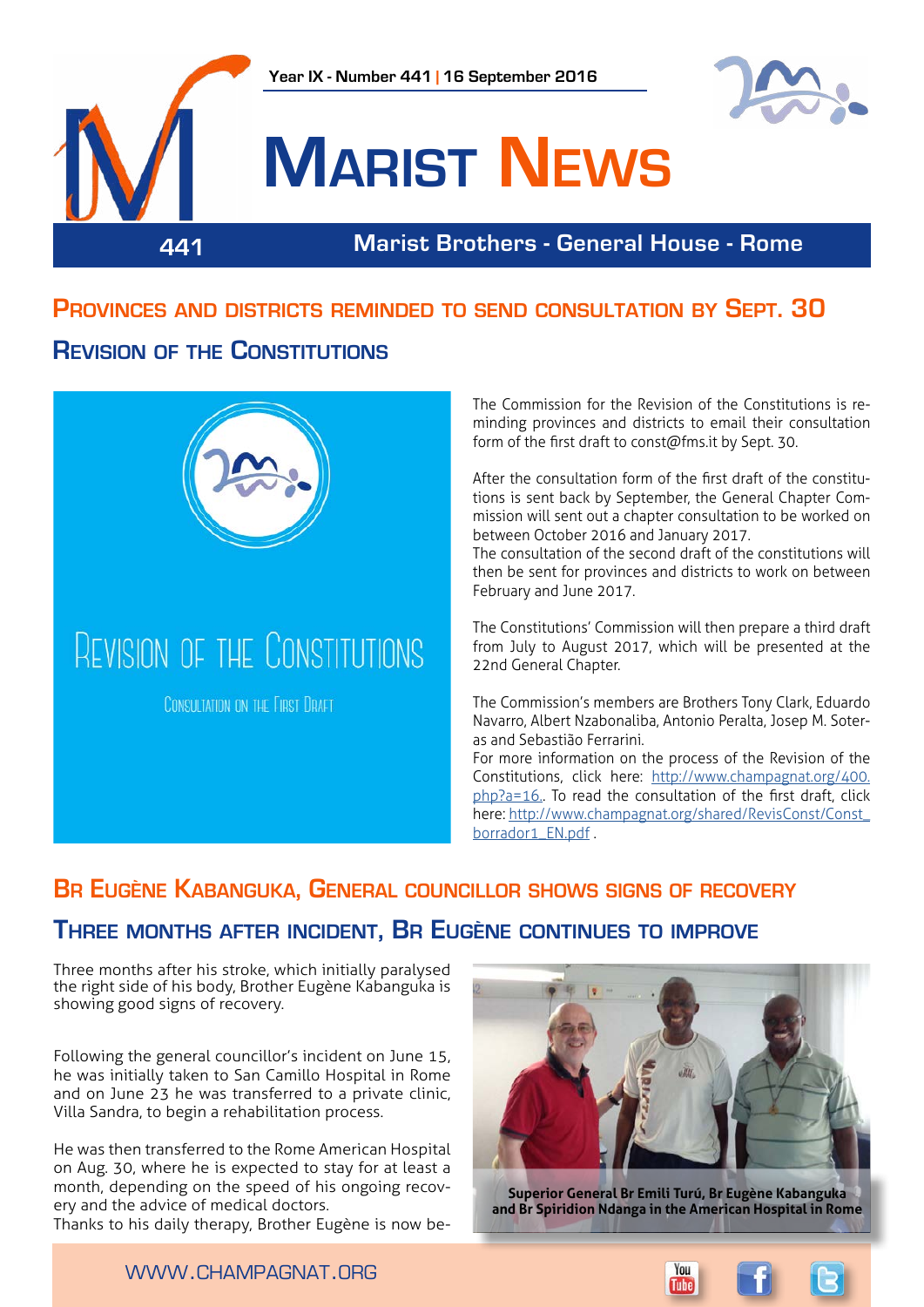ginning to move his right foot and eat without help using his left hand.

He can also beginning to move his right shoulder and arm.

At the request of the Superior General, Brother Spiridion Ndanga, from Rwanda, came to Rome in July and continues to monitor closely the recovery of Brother Eugène. Brother Eugène is living through this very difficult moment with his accustomed serenity, positivity and patience.

The Institute continues to entrust Brother Eugène to the tender care of our Good Mother.

## **Fourth Provincial Chapter of the South Asia Province**

**Dream Together for a New Beginning**



# "

**The Chapter was described as one of deep fraternal joy and a spirit of openness and honesty**

"

The Brothers of the Province of South Asia, gathered in Negombo, Sri Lanka, from Aug. 26 - 28 for their fourth provincial chapter under the theme 'Dream together for a new beginning.'

Participants included vicar general Brother Joe McKee and Brother Philip Pinto of the Congregation of Christian Brothers, who was the facilitator.

The Chapter, held at the Good Shepherd Serene Pastures Spirituality Centre, was described as "one of deep fraternal joy and a spirit of openness and honesty", and included time for personal and group reflection.

Br Philip encouraged members to "speak the truth in love to each other, and to be creative and daring in responses that would lead the Province forward."

The Chapter began with an installation ceremony for the new Provincial, Brother Mervyn Pereira, during which the chapter participants blessed him in support of his new ministry.

Lay Marists and youth gathered with the Brothers on Aug 27, encouraging the Brothers to go further in developing Marist life and ministries.

Discussions included forming a joint mission community for Brothers and lay Marists, being more systematic in organising youth ministry structures and revitalising the Brothers' prayer life.

This revitalisation could come about through the witness of a new community for Brothers and lay that would focus on the contemplative aspect of Marist life, and inviting other Marists from abroad to participate in the community.

The chapter concluded with the decision to focus on four topics for this three year term: Brothers and Laity, community life, prayer and vocation.

Click here to read the full chapter message in English: [http://www.](http://www.champagnat.org/shared/bau/SoutAsiaChapter2016Message.pdf) [champagnat.org/shared/bau/SoutA](http://www.champagnat.org/shared/bau/SoutAsiaChapter2016Message.pdf)[siaChapter2016Message.pdf](http://www.champagnat.org/shared/bau/SoutAsiaChapter2016Message.pdf) .

The new Provincial Council of South Asia are Brothers Rajakumar Soosai Manikam, Mervyn Perera (Provincial), Chinthana Nonis, Sunil Liyanage, Noel Fonseka, Saul Placious.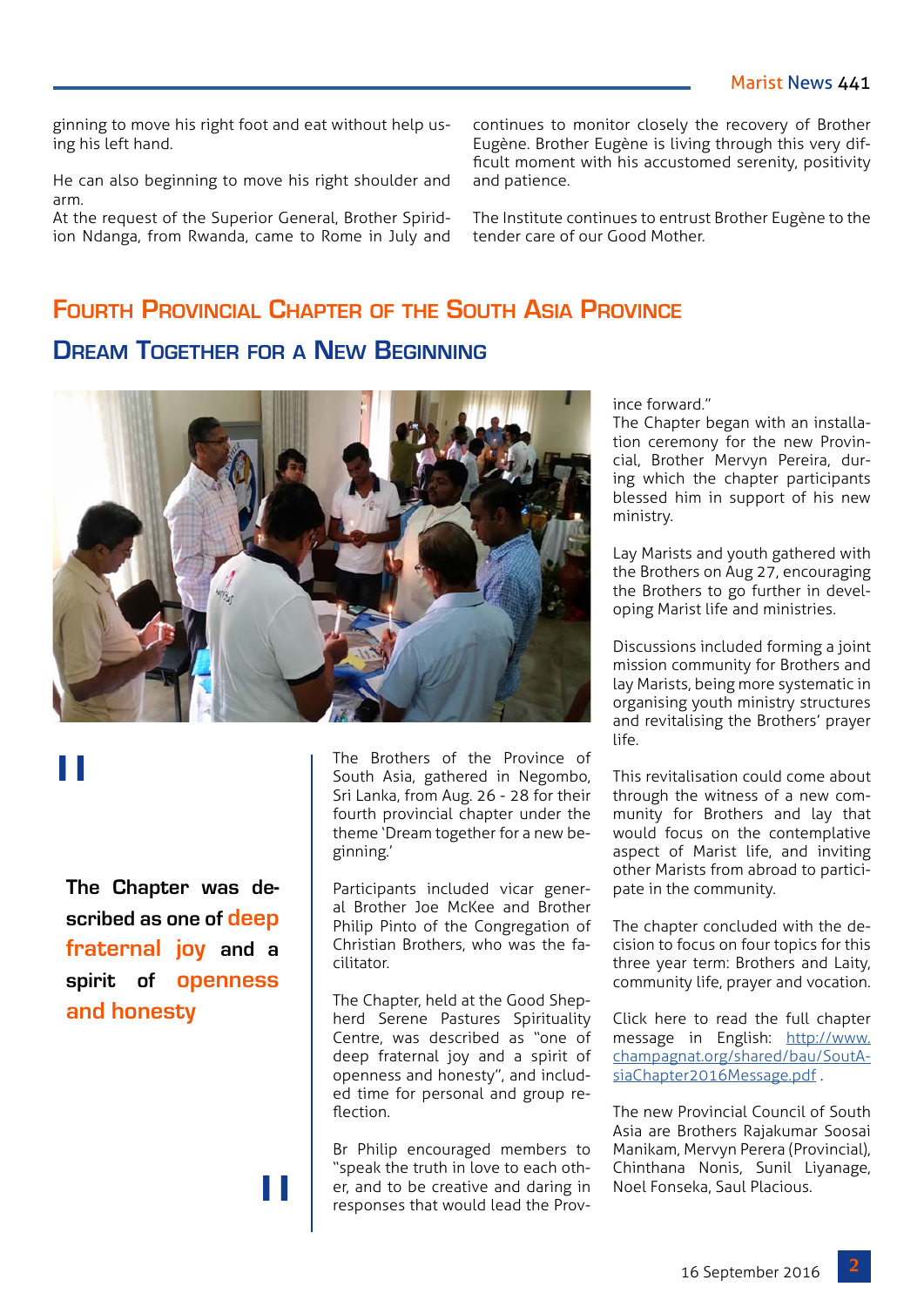## **BRIEF NEWS**

#### **Compostela Province**

The Compostela Province has a new team of provincial solidarity, which met for the first time a few days ago to set the goals of this year and the lines of action of the triennium. The accompaniment of local realities, the care of social wors and the presentation of the provincial plan for solidarity are among the issues that were raised during the two-day meeting.



#### A meeting of community animators of the Canada Province was held on Monday, September 12 at the provincial house. Almost all of them were present and the meeting resulted in fraternal exchanges.



#### **Brasil Centro-Norte**

The aim of the formative itinerary that is taking place until October 5 is to promote continuing education for primary school teachers in the curricular elements of religious education. It is an initiative of the education management of the Marist province Brasil Centro - Norte, which includes video conferencing and an interactive environment at the Marist Center for Distance Education.



#### **COLOMBIA**

The Champagnat de Popayán school is undertaking a project of environmental awareness that is linked to the solidarity and the Marist values that Father Champagnat wanted children to receive through his teaching. The protagonists of the project are sick children seeking treatment and that finance the project through their recycling garbage.

## **Meeting of the Subcommittee on Education of America in Brasilia: Evangelising Education**



The Subcommittee of Education of the CIAP (Inter-american Conference of Provincials) met from Aug. 28 – 30 in Brasilia.

The encounter began with a moment of prayer and the reality of the education of Marist provinces were then presented by representatives that make up the Subcommittee.

The members are Ricardo Mariz (Umbrasil), Br Nicéforo González (América Central Province), Ana Laura Calderón (México Occidental Province) Br César Serna (Santa María de los Andes Province) Br Manuir Mentges (Brasil Sur-Amazonia Province) and Br Luis Carlos Gutierrez (Ciap and Provincial of América Central).

In the morning of the second day, the coordinator of the area of mission of Umbrasil Ricardo Mariz presented the planning, organisation and operation of Marist Brazil.

According to Mariz, the subcommittee has the role to add all common public education initiatives of the Americas.

It gathers all experiences and it elaborates documents and common guidelines.

There are currently four subcommittees of the Commission of Mission of the CIAP (Inter-american Conference of Provincials): Education, Solidarity, Evangelisation and management.

Discussions at the meeting included the status of committees and subcommittees, work plans under the Strategic Plan and the path of the general government to the process of regionalization proposed by the new models: the Arco Norte and América Sur regions.

Another topic of the meeting was the exchange or internship of directors that happened in Porto Alegre, Brazil, resulting in a positive assessment of this exchange and suggesting that it continue.

A second draft of the Subcommittee is to the Masters for Directors.

Both the semipresencial Masters offered by the Champagnat University in Peru, and the distance masters of the Marist University of Guadalajara in Mexico have received positive evaluations.

Twenty-one students are currently studying and 12 have already finished.

Another important moment of the meeting was covering the work and the decision making regarding two documents: Future and Hope, foundation for an evangelising education and the Management Model.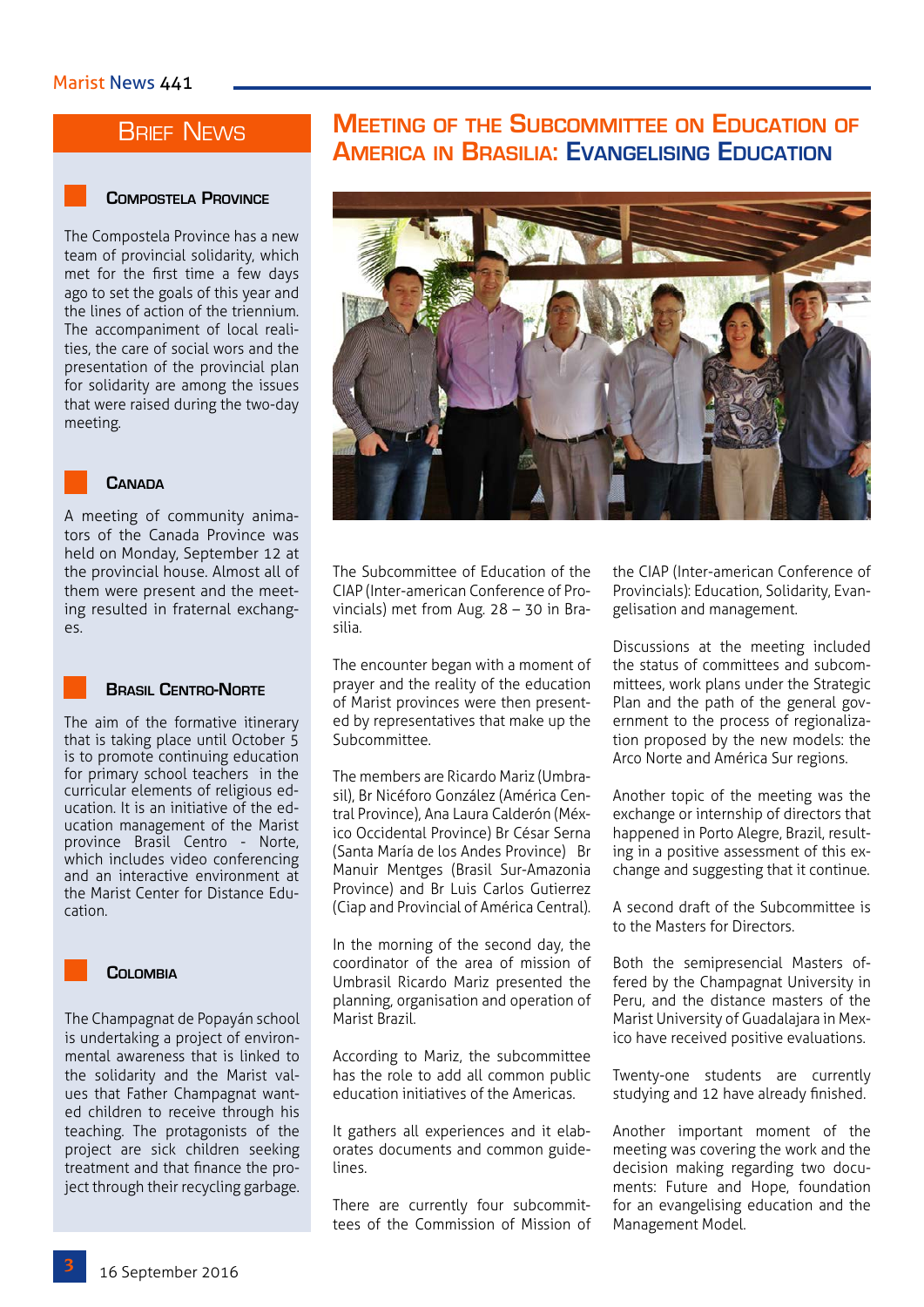## MARIST WORLD



Madagascar: visit to the community of the Marist Missionary Sisters, Ambositra



General House: course 'Amanecer"



Mexico: Yadira García receives a prize of graphic design, Marist University of Guadalajar



Brazil: Young people from the Province Brasil Centro-Sul



Italy: Feast of the Holy Name of Mary celebrated at the house of the Marist Sisters



Spain: Maristes Montserrat School, in Lerida

## **Oceania Council and College of Leaders**

The Oceania Council and College of Leaders gathered from Aug. 14 – 16 close to Sydney, Australia, to discuss several initiatives including a new international community, an Oceania partnership and the New Models Project.



During the encounter, which took place at the Mount Carmel Retreat Centre in Varrovile, the Council was told that for the new Lavalla 200> International Communit[y \(Mount](http://www.champagnat.org/400.php?a=25&n=4036&id=LaValla200) [Druitt, Australia\) h](http://www.champagnat.org/400.php?a=25&n=4036&id=LaValla200)as been named Rodrigo Gris Castro, Argelia Hernandez Mendoza – who are husband and wife – and Br Lawrence McCane.

Initiatives for lay Marist formation that are being developed were discussed, including the making of a regional programme for lay Marist formation delivered locally by formators that will be created next year in Melanesia and the Pacific.

Talks covered also three initiatives regarding initial formation for Brothers, the establishment of a Brothers Today committee and an invitation for younger Brothers to gather to reflect on the future of the mission in region in January.

Finally, the Oceania Council established a think tank to develop proposals for the New Models project in the region in preparation for the meeting with the general council.

The general council will meet in an extended session with the provincial and district councils of the Oceania region at Mittagong from Oct. 11 - 16.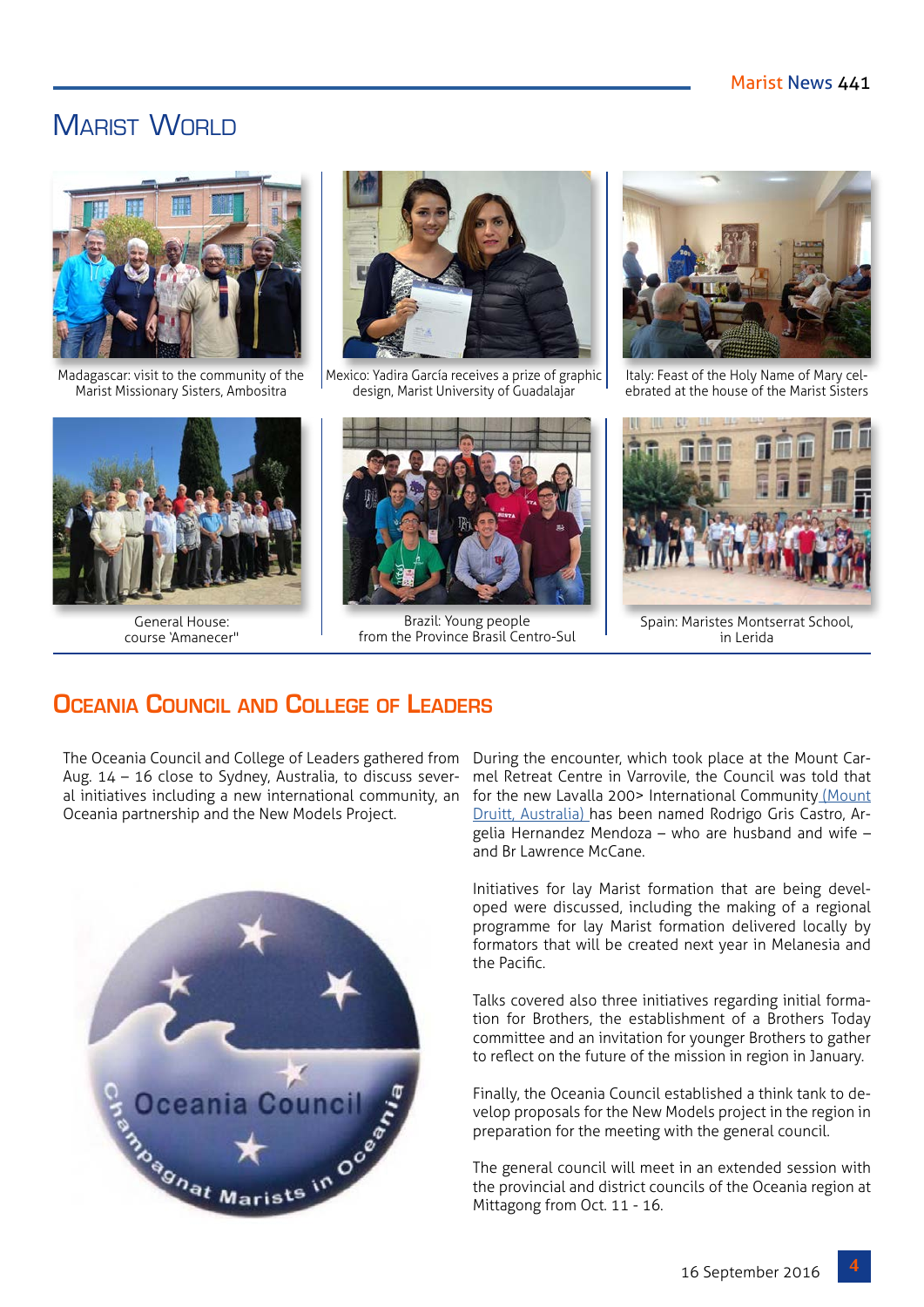#### **Latest deceased Brothers**

10/09/2016: John Hyland Prov. Europe Centre-Ouest / West Central Europe - Ireland, Dublin 09/09/2016: Antônio Kehl Prov. Brasil Sul-Amazônia - Brazil, Porto Alegre 28/08/2016: Fernando Arnido Armendez Prov. East Asia - Philippines, General Santos City 19/08/2016: Joseph Sacino Prov. United States of America - United States, New York 18/08/2016: José Renato Schmaedecke Prov. Brasil Sul-Amazônia - Brazil, Porto Alegre 08/08/2016: Leslie Garfield Saker (Religious name: Luke) Prov. Australia - Australia, Hunters Hill 07/08/2016: Avelino Schwindt (Religious name: Adolfo Luis) Prov. Cruz del Sur - Argentina 05/08/2016: Laurence Toohey Prov. Australia - Australia, Campbelltown 05/08/2016: Fermino José Schneider Prov. Brasil Sul-Amazônia - Brazil, Porto Alegre 03/08/2016: Donald Kelly Prov. United States of America - United States, Poughkeepsie 30/07/2016: Jesús Llamas Llamazares (Religious name:

León Alfonso) Prov. Compostela - Spain, León 24/07/2016: Thomas Maher Prov. Australia - Australia, Box Hill, Victoria 18/07/2016: Rafael Amo García Prov. Mediterránea - Spain, Benalmádena 13/07/2016: Francisco José Monego Prov. Brasil Sul-Amazônia - Brazil, Porto Alegre 12/07/2016: Louis Vincent Prov. LHermitage - France, Saint Genis Laval 11/07/2016: Victoriano González Suárez Prov. Compostela - Spain, León 10/07/2016: Floravante Bernardi Prov. Brasil Centro-Sul - Brazil 08/07/2016: Martin T. Ruane Prov. United States of America - United States, Bronx 07/07/2016: Roger Soulier Prov. LHermitage - France, Saint Genis-Laval 30/06/2016: Paul Breysse Prov. LHermitage - France, Saint Genis Laval 20/06/2016: Salvador Martín Fernández Prov. Norandina - Colombia, Ibague 12/06/2016: José María Mazuelas Prov. Cruz del Sur - Argentina, Luján 10/06/2016: Armand Laflamme Prov. Canada - Canada, Château-Richer

# **The first international community is born in Brazil**

**LaValla200> Project**

Being the Marian face of the Church, creating a space so that brothers and laity can share life, faith and mission, being an evangelising presence between children and youth who are in vulnerable situations.

This is the goal of the first international community of the Lavalla200> Project that is being launched, in the América Sur region, and that launched its activity on Sept. 1 in Tabatinga in the Amazon.

The LaValla200> Project proposes immediate action for the Institute to promote, in all regions, the creation of mixed communities of brothers and laity, of different places around the world, that commit themselves to give new and bold answers to the changes and needs of the world today. According to Superior General Brother Emili Turú, the